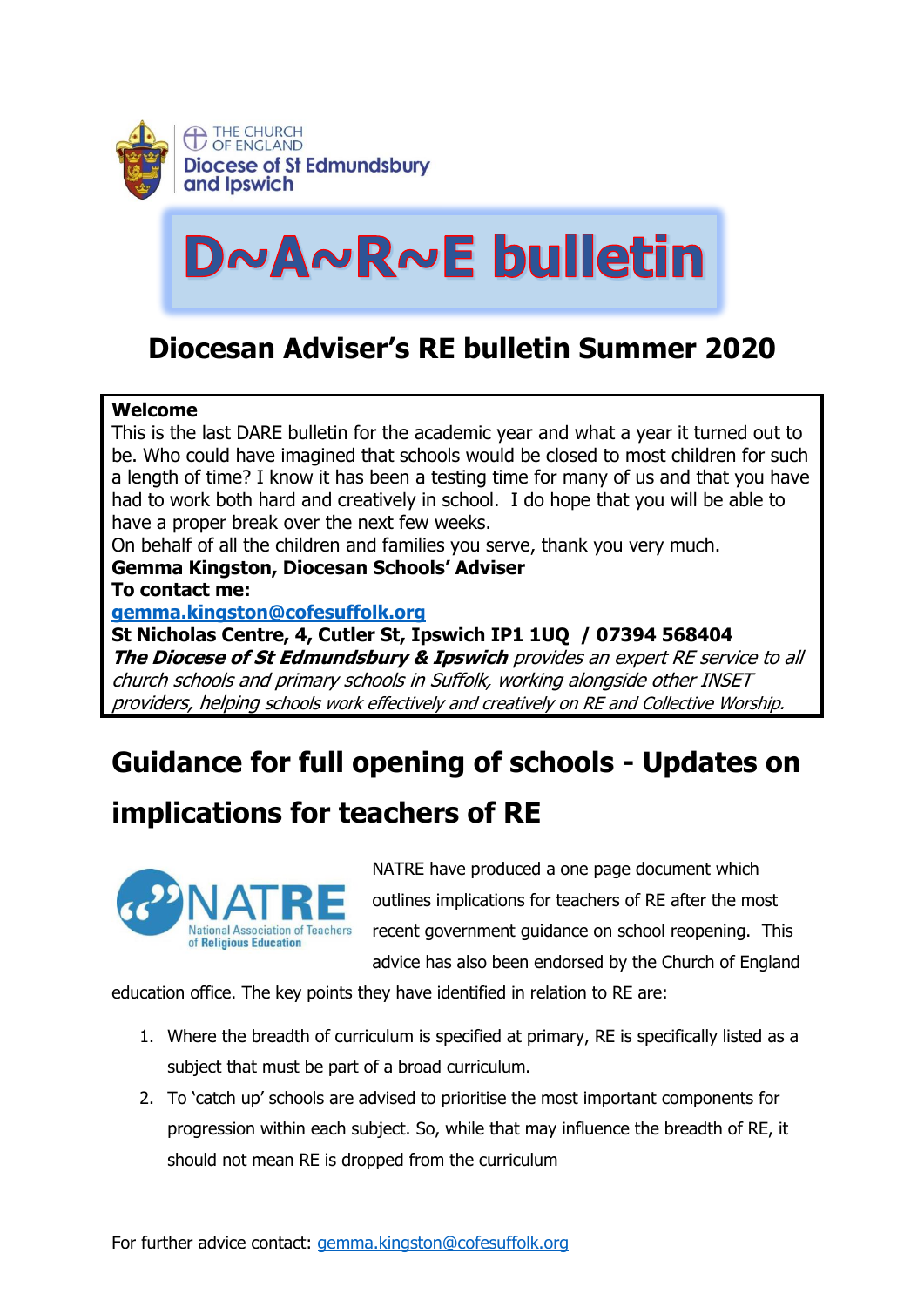- 3. Schools are allowed to make some short-term modification to the curriculum at the start of the Autumn term but the aim is for all to be all back to normal as soon as possible and by the summer term at the latest.
- 4. If a geographical area goes into lockdown some subjects can be suspended and this may put RE at risk in some schools.
- 5. The DfE advise that educational visits that do not involve overnight stays can resume in the Autumn term with the usual risk assessment. Our interpretation of this is that visits can therefore take place to places of worship, museums, galleries etc. but extra care should be taken to ensure that social distancing and the regular use of sanitizers is part of the school's risk assessment. This will include ensuring that the place visited has robust procedures in place.
- 6. Schools should carefully consider how to manage visitors to the school for educational purposes and ensure guidance on physical distancing and hygiene is explained to them on or before arrival.
- 7. Ofsted will not carry out school inspections until January, but through the Autumn term 'collaborative discussions, taking into account the curriculum and remote education expectations' in a sample of schools THE CHURCH will take place. This will not result in a judgement **OF ENGLAND** of the school although a brief letter will be published after the visit.

Full document: [https://www.natre.org.uk/uploads/Guidance%20for%20full%20opening](https://www.natre.org.uk/uploads/Guidance%20for%20full%20opening-schools%20NATRE%20FINAL.pdf)[schools%20NATRE%20FINAL.pdf](https://www.natre.org.uk/uploads/Guidance%20for%20full%20opening-schools%20NATRE%20FINAL.pdf)

# **Is the RE on your school website compliant with statutory requirements?**

**[https://www.gov.uk/guidance/what-maintained-schools-must-publish](https://www.gov.uk/guidance/what-maintained-schools-must-publish-online#curriculum)[online#curriculum](https://www.gov.uk/guidance/what-maintained-schools-must-publish-online#curriculum)**

**[https://www.gov.uk/guidance/what-academies-free-schools-and](https://www.gov.uk/guidance/what-academies-free-schools-and-colleges-should-publish-online#curriculum)[colleges-should-publish-online#curriculum](https://www.gov.uk/guidance/what-academies-free-schools-and-colleges-should-publish-online#curriculum)**

The above websites lay out the following requirement for RE: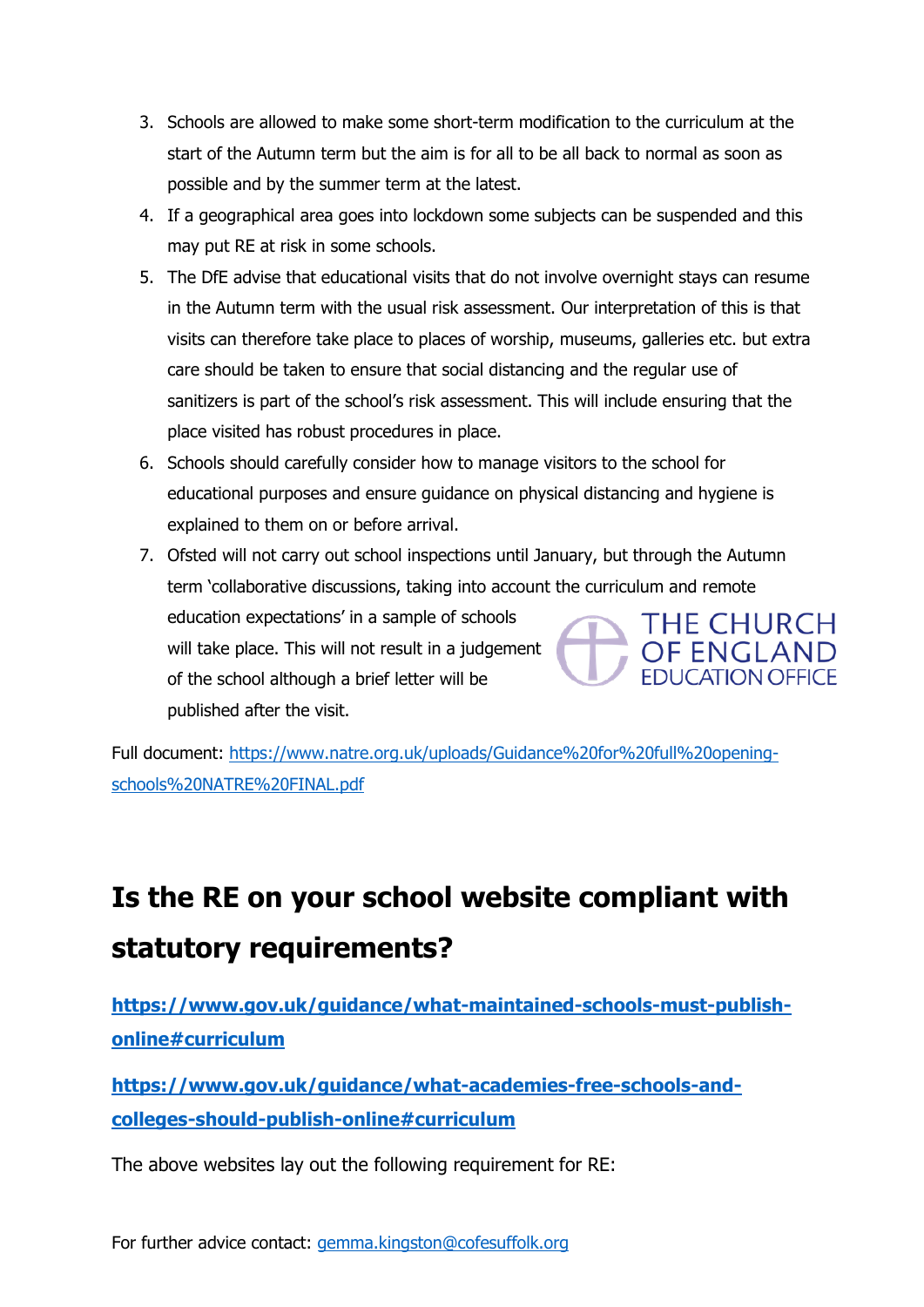

- the content of your school curriculum in each academic year for every subject, including Religious Education even if it is taught as part of another subject or subjects, or is called something else
- the names of any phonics or reading schemes you're using in key stage 1
- a list of the courses available to pupils at key stage 4, including GCSEs
- how parents or other members of the public can find out more about the curriculum your school is following

To help you with this requirement I have produced a document which outlines the content of each RE unit (if using the Emmanuel Project) by year group for you to upload to your school website. [https://www.cofesuffolk.org/schools/school](https://www.cofesuffolk.org/schools/school-leaders/religious-education/)[leaders/religious-education/](https://www.cofesuffolk.org/schools/school-leaders/religious-education/)



# **The East of England Faiths Agency (EEFA)**

Please be aware that due to Covid-19 EEFA are suspending their organising of faith speakers into schools and places of worship indefinitely. There is some hope that it may be possible to create a new support service for the teaching about faiths in schools after the pandemic ends, but for the foreseeable future EEFA will only provide help to schools and other institutions through its web site (www.eefa.net) by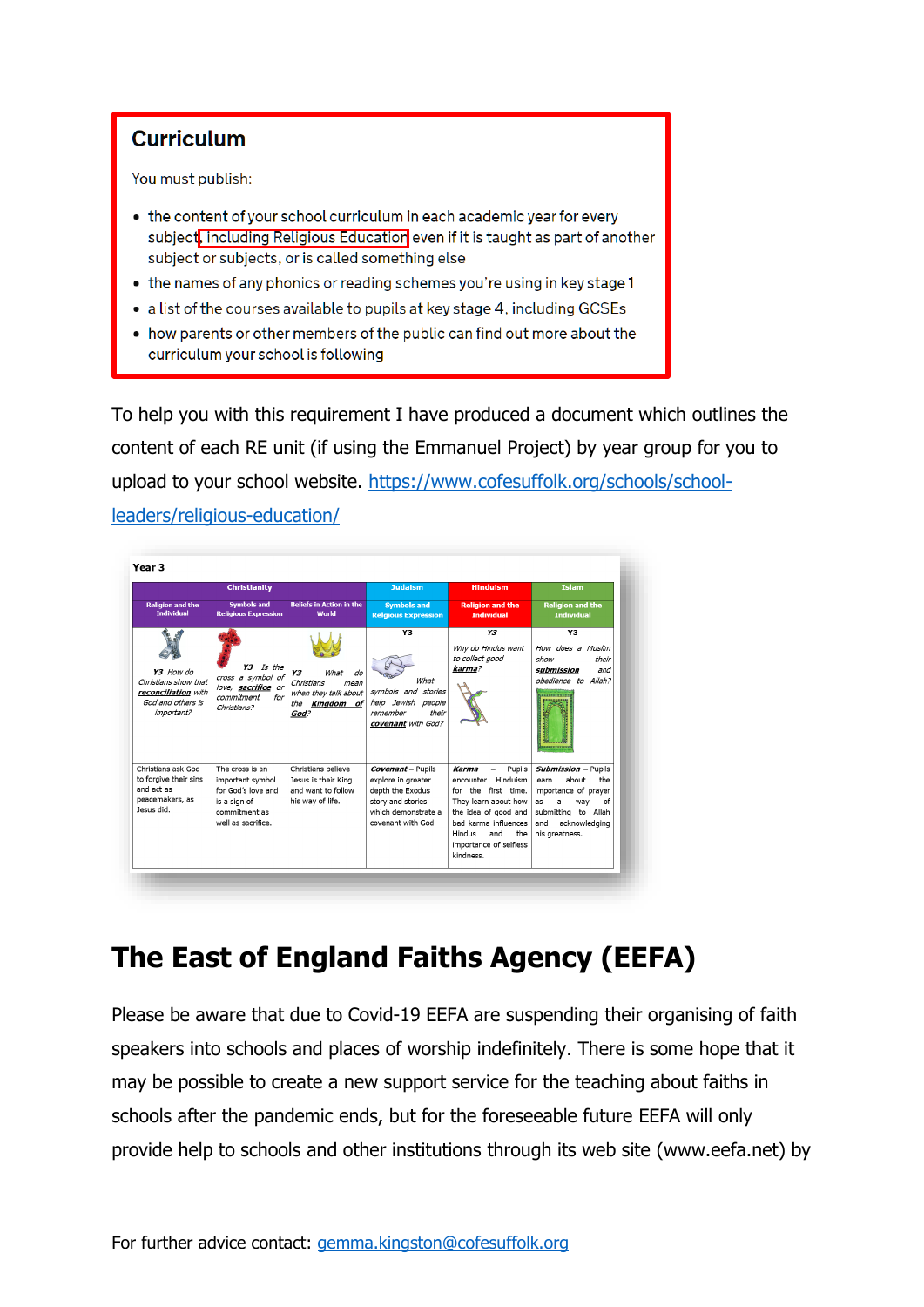suggesting useful resources and links which might be of use in the teaching about faiths.

# **SIAMS strand 7 advice for church school RE leaders**

Advice for Church school subject leaders on understanding the RE strand of the SIAMS schedule is now available on the website <https://www.cofesuffolk.org/schools/school-leaders/religious-education/re-resources/>



# **Coming soon….**

Finally, I wanted to make you aware of upcoming documents which will hopefully be of some use and support going forward in September.

### • **Knowledge Organisers**

KOs to accompany the Emmanuel Project 2020 are currently in progress. I aim to have these with you as a FREE resource starting with those for the autumn term.

• **Church school leaders RE handbook**